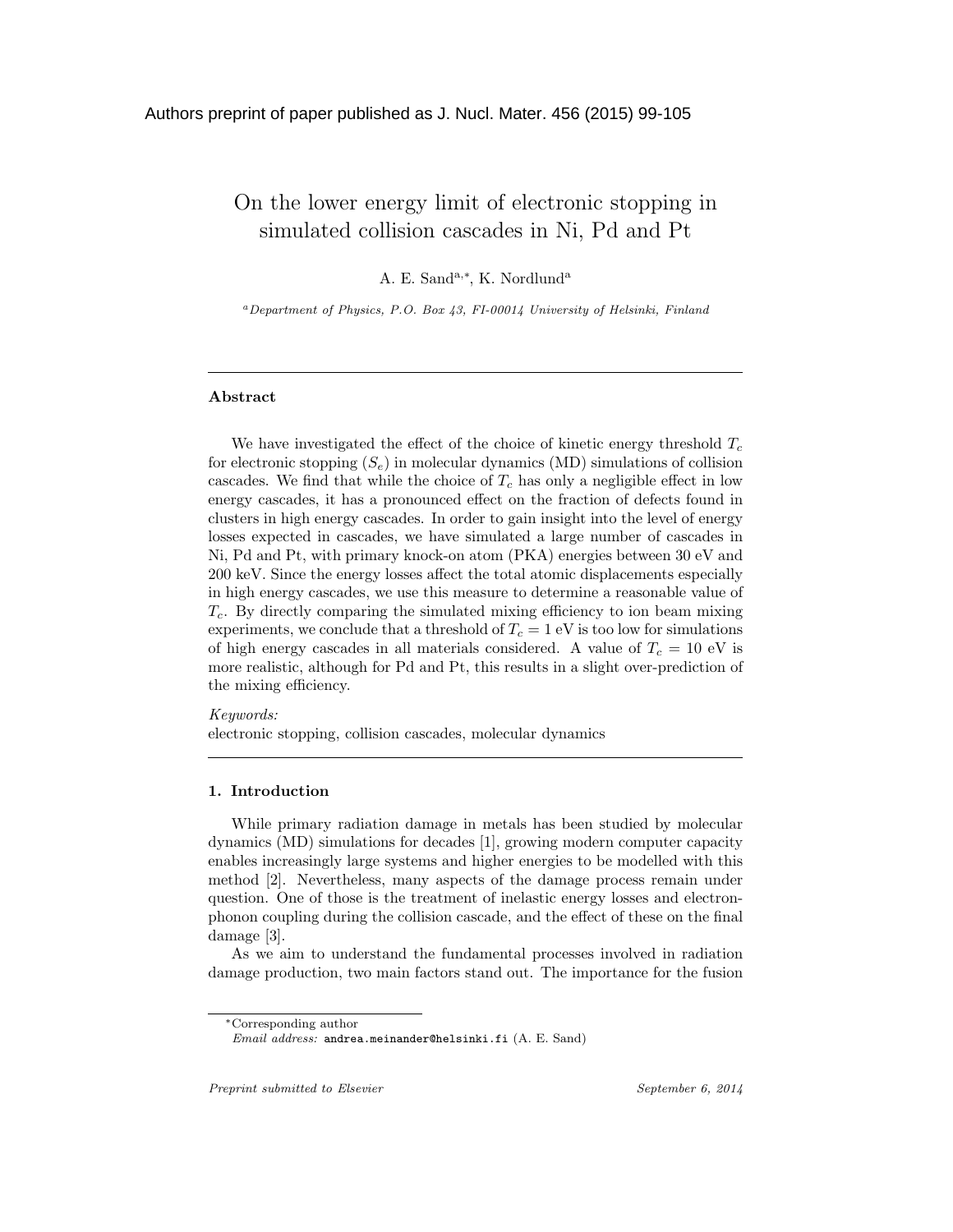community of understanding neutron damage means that very high primary knock-on atom (PKA) energies must be considered, ranging up to hundreds of keV [4], while in contrast the main body of established simulation results mostly extends up to only tens of keV. The other aspect is the time frame of experiments, which far exceeds that accessible by MD. Direct experimental validation of cascade simulations is therefore difficult, and comparison to radiation damage often requires a multi-scale approach [5], where MD simulations provide input for kinetic Monte Carlo and rate theory models aimed at predicting radiation damage evolution. Since the morphology of the primary radiation damage is an important factor in determining the subsequent thermal evolution of defects [6, 7, 8], correct predictions of the structure of cascade debris is crucial for understanding the full process of radiation damage.

Collision cascades involve secondary recoils with a wide range of kinetic energies, in highly nonequilibrium situations from the initial ballistic phase through the thermalization and finally recrystallization of the heat spike [9]. The main effect of the coupling between electronic and ionic subsystems during the ballistic phase of the cascade is the electronic stopping  $S_e$  of energetic recoils, which is fairly well understood and motivated both experimentally and theoretically for higher energies (see e.g. [10] and references therein). In contrast, the energy transfer between the ionic and electronic subsystems in the liquid-like heat spike of a cascade is the result of a complicated interplay of effects, involving not only the coupling strength between the two systems, but also properties such as the electron heat capacity, mean free path and thermal conductivity [11, 12]. These material properties depend on temperature in a nontrivial way, influenced by the form of the density of states (DOS) of a given metal [13]. To further complicate the picture, the core of the heat spike is under-dense [9, 14, 15], and the validity of many theoretical models in this kind of material is uncertain. The question of the detailed response of the electronic subsystem in an energetic heat spike is therefore still unclear.

The electronic stopping power can be calculated, e.g., with SRIM [10]. It is readily incorporated into MD simulations as a frictional force on moving atoms, but requires the use of a kinetic energy cut-off  $T_c$ , below which the friction is not applied, else all thermal modes are quenched. Furthermore, although the SRIM stopping power is extrapolated down to zero kinetic energy, recent experiments and quantum mechanical simulations indicate that electronic stopping may not be linear wrt. velocity at lower energies (see e.g. [16, 17, 18]). In addition, this picture of energy losses is not valid at thermal energies, when the ionic and electronic subsystems are in equilibrium. However, the precise choice of  $T_c$  in simulations is somewhat arbitrary, and values vary in the literature [19, 20, 21, 22].

Although the correct treatment of energy transfer at lower energies is uncertain, momentum transfer in electron-ion collisions is negligible due to the large mass difference, so ionic trajectories are hardly perturbed. Therefore, the coupling between the two subsystems during the thermal phase mainly affects the rate of cooling of the heat spike. This, in turn, strongly influences the amount of atomic mixing which takes place as a result of the cascade, since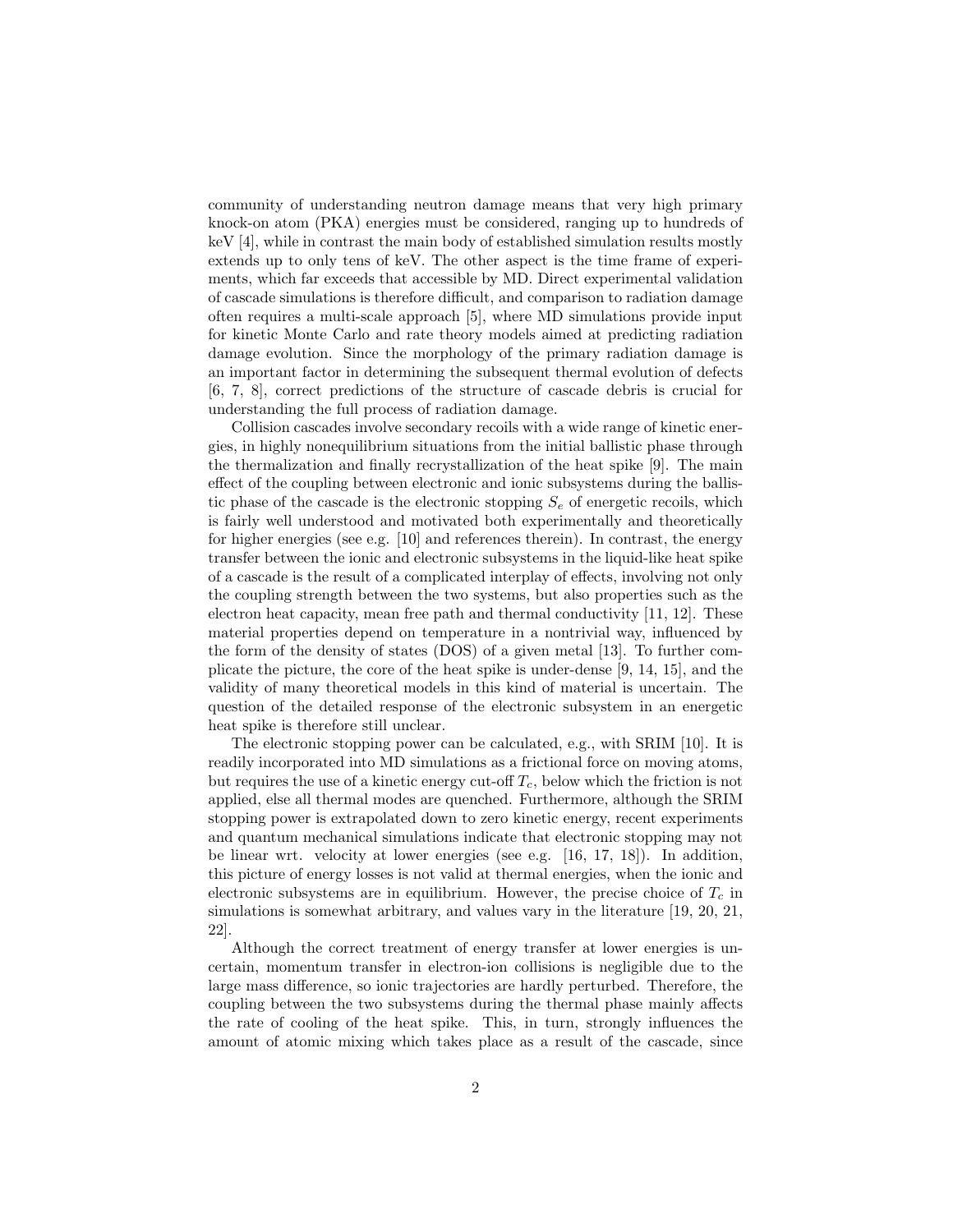mixing during the thermal spike is an important part of the total atomic mixing [23]. Although the physics involved in the electronic stopping does not account for the full energy exchange during the thermal phase, the choice of  $S_e$  cut-off directly affects the rate of cooling of the heat spike. Because of this, a suitable choice of cut-off may be used as a first approximation to compensate for the lack of a direct treatment of electronic energy losses in the thermal phase of collision cascades.

In order to seek an optimal  $S_e$  cut-off, in this article we perform MD simulations of full collision cascades over a wide range of energies in Ni, Pd and Pt, and compare the simulated mixing efficiency with ion beam mixing (IBM) experiments. These elements were chosen because of the availability of reliable IBM measurements at low temperatures using marker layers. Since the main contribution to atomic mixing in metals stems from atom motion in the liquidlike heat spike [23, 14], chemical effects may enhance the mixing efficiency. We therefore compare to IBM experiments where the effect of diffusion of the tracer impurity is minimized by using tracer impurities that are chemically and physically as similar as possible to the matrix element. The total atom displacement in MD simulations can then be directly compared to the mixing efficiency in such experiments [24]. From this material selection we can also see the effect of atomic mass, which affects subcascade break-up and thus also the size of heat spikes, and through this the rate of cooling and the impact in simulations of the  $S_e$  low-energy threshold. Since the duration of the heat spike affects the degree of mixing which takes place in the cascade, a realistic rate of cooling in the simulation can be expected to result in a mixing efficiency comparable to the experimental measurements. The low temperatures (6 and/or 77 K) at which the experiments were performed excludes the possibility of prolonged duration of the heat spike due to the ambient temperature.

A detailed analysis of 150 keV cascades in W [25, 26] has shown that the choice of  $T_c$  has a strong effect on defect clustering when varied between 1 and 10 eV. This is due to the presence of recoils with kinetic energies above 10 eV lasting only during the ballistic phase of the cascades. Thus, with  $T_c = 10$ eV, electronic energy losses cease after this point, while with  $T_c = 1$  eV, the electronic stopping continues into the thermal phase. On the other hand, only a marginal effect is seen when  $T_c$  varies between 10 and 100 eV, when in all cases the electronic energy losses cease roughly at the end of the ballistic phase. The fractal energy landscape of the ballistic phase [25] is expected to be largely independent of lattice structure. We therefore compare simulations with  $T_c = 1$ eV and  $T_c = 10$  eV also in this work.

# 2. Methods and analysis

#### 2.1. Cascade simulations

Full collision cascades in Pt, Pd and Ni were simulated using the classical molecular dynamics code PARCAS [27]. Cascades were performed with PKA energies ranging from 30 eV up to 200 keV, chosen in random directions. We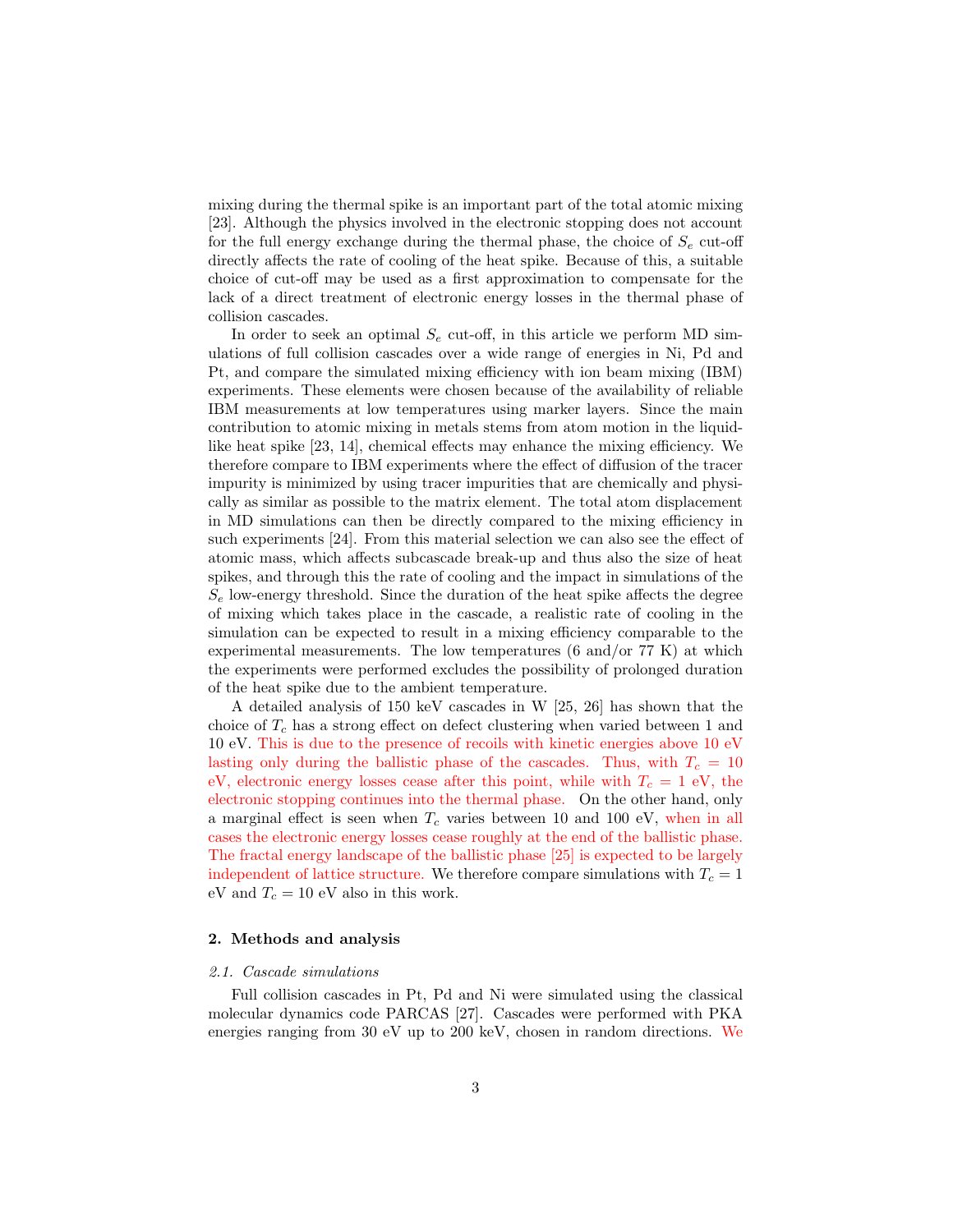have performed a total of 30 simulations at each energy below 1 keV, 10 simulations for each energy between 1 and 20 keV, and 5 cascades for each energy above 50 keV. Periodic boundaries were used, with a Berendsen thermostat [28] applied to the border atoms to remove excess heat and quench pressure waves emanating from the cascade core. All simulations were performed at an ambient temperature of 0 K. The cell borders were monitored, and no energetic atoms with kinetic energy above 10 eV were allowed to pass the periodic boundary, else the simulation was aborted and restarted with the recoil further away from the boundary. In this way it was insured that all cascades remained within the cell, and did not self-interact. For the highest energy cascades, this required the use of systems of over 13 million atoms.

Embedded atom method (EAM) potentials were used for all three elements. The potentials for Pt and Pd were modified at distances closer than the nearest neighbor separation, in order to reproduce the experimental melting points of the materials [24]. This is necessary since the melting point strongly affects the duration of the liquid area, and thus also the atomic mixing which takes place during the cascade [29, 22]. All potentials were smoothly joined to the universal ZBL repulsive potential [30] at short distances.

No model of electron-phonon coupling [12] was used, but inelastic energy losses were included through electronic stopping, which was incorporated as a friction term, and applied to all atoms with kinetic energies above a certain threshold  $T_c$ . The magnitude of the stopping power is given by SRIM [10], and threshold values of both  $T_c = 1$  eV and  $T_c = 10$  eV were used for each material at all energies.

Defects were detected using an automated Wigner-Seitz cell method [31]. Clusters were also identified with an automated procedure, where a defect is defined as belonging to a cluster if it lies within a given cut-off radius to another defect. In the higher energy cascades many clusters included both vacancies and interstitials, and in this case the net defect numbers are reported.

In order to identify defects belonging to mixed clusters, the same cut-off needs to be used for both interstitials and vacancies. Although interstitial pairs are binding at larger distances than first nearest neighbors (1NN), the clustered fraction of SIAs was not affected by a cut-off including 1NN or 3NN (third nearest neighbors). This is due to the fact that the SIA clusters that form in a cascade are dense, and single SIAs lie well separated from others. The situation is different for vacancies, which are gathered in the center of a cascade, but typically fairly sparsely distributed. The clustered fraction of vacancies is therefore strongly affected by the choice of cut-off radius. Since the 1NN divacancy is the most stable, and 2NN divacancies may be either binding or repulsive [32, 33], we have chosen to perform the analysis for all materials using the 1NN distance criterion.

### 2.2. Atomic mixing

The mixing efficiency is directly derived from the cascade simulations, using the same method as in Ref. [24]. Briefly, the incident Kr ions give rise to energetic recoils within the material, creating subcascades which at these energies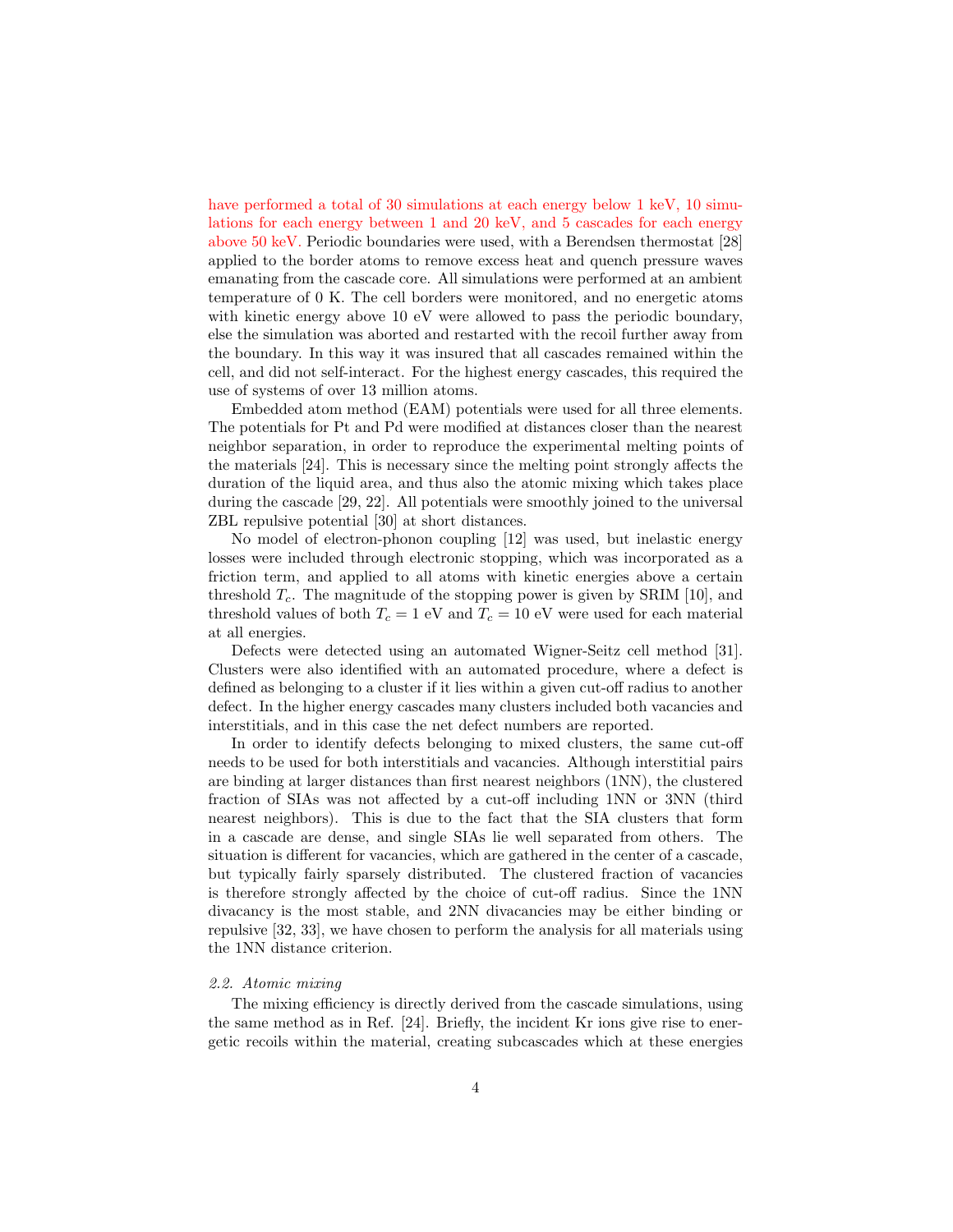do not significantly overlap [34]. The recoil energy spectrum is calculated for each experimental ion energy and ion-substrate combination using molecular dynamics range calculations [35]. The square of the total atom displacements  $R_{sim}^2$  in isolated subcascades of different energies is obtained from the MD simulations detailed above. We then integrate  $R_{sim}^2$  over the whole energy range of possible recoils, weighted by the primary recoil spectrum  $n(E)$  of the Kr beam. We have fitted the total atom displacement  $R_{sim}^2$  from the simulations to the function

$$
R^{2}(E) = a \frac{E^{c+1}}{b^{c} + E^{c}}
$$
 (1)

in order to enable interpolation between the simulated data points. Here,  $a, b$ and  $c$  are fitting parameters. The simulated mixing efficiency is then given by

$$
Q_{sim} = \frac{\int_0^{E_0} R^2(E) n(E) dE}{6 n_0 E_{D_n}}
$$
 (2)

where  $E_0$  is the initial implantation energy,  $n_0$  the atomic density and  $E_{D_n}$ the nuclear damage energy of the Kr beam as determined from the MD range calculations.

### 3. Results

## 3.1. Morphology of primary damage

The number of surviving defects is unaffected by the choice of  $T_c$  in cascades up to 10 keV, for all materials considered in this study. For PKA energies above 20 keV, small differences appear, with more surviving defects in cascades with  $T_c = 10$  eV. Overall, the variation of defect numbers increases with increasing energy, though the largest effect is seen for the heaviest element, Pt. Cascades with 200 keV PKAs in Pt exhibited huge variations in defect numbers with  $T_c = 10$  eV, where net defect numbers ranged from 203 to as much as 1328, due to the occasional formation of very large clusters. The numbers of surviving defects for all materials are shown in Figure 1.

Defect clustering also becomes sensitive to the electronic energy losses in the energy range between 10 and 20 keV. The fraction of defects in clusters is shown in Figure 2. We show here the fraction of SIAs in clusters with more than three defects, since the effect of  $T_c$  is seen specifically in the frequency of occurrence of larger clusters. For vacancies, the overall clustering is less than for SIAs, and the effect of  $T_c$  is clear for all cluster sizes. We therefore show the fraction of vacancies in clusters of any size, since this value has better statistics. Nevertheless, for both types of clusters, the values at the lower end of the energy spectrum vary strongly. Due to the small overall number of defects in low energy cascades, the occurrence of a single cluster has a large impact on the clustered fraction.

Larger clusters are formed in simulations with  $T_c = 10$  eV than with  $T_c = 1$ eV in all materials. With a higher cut-off, the heat spike has a longer time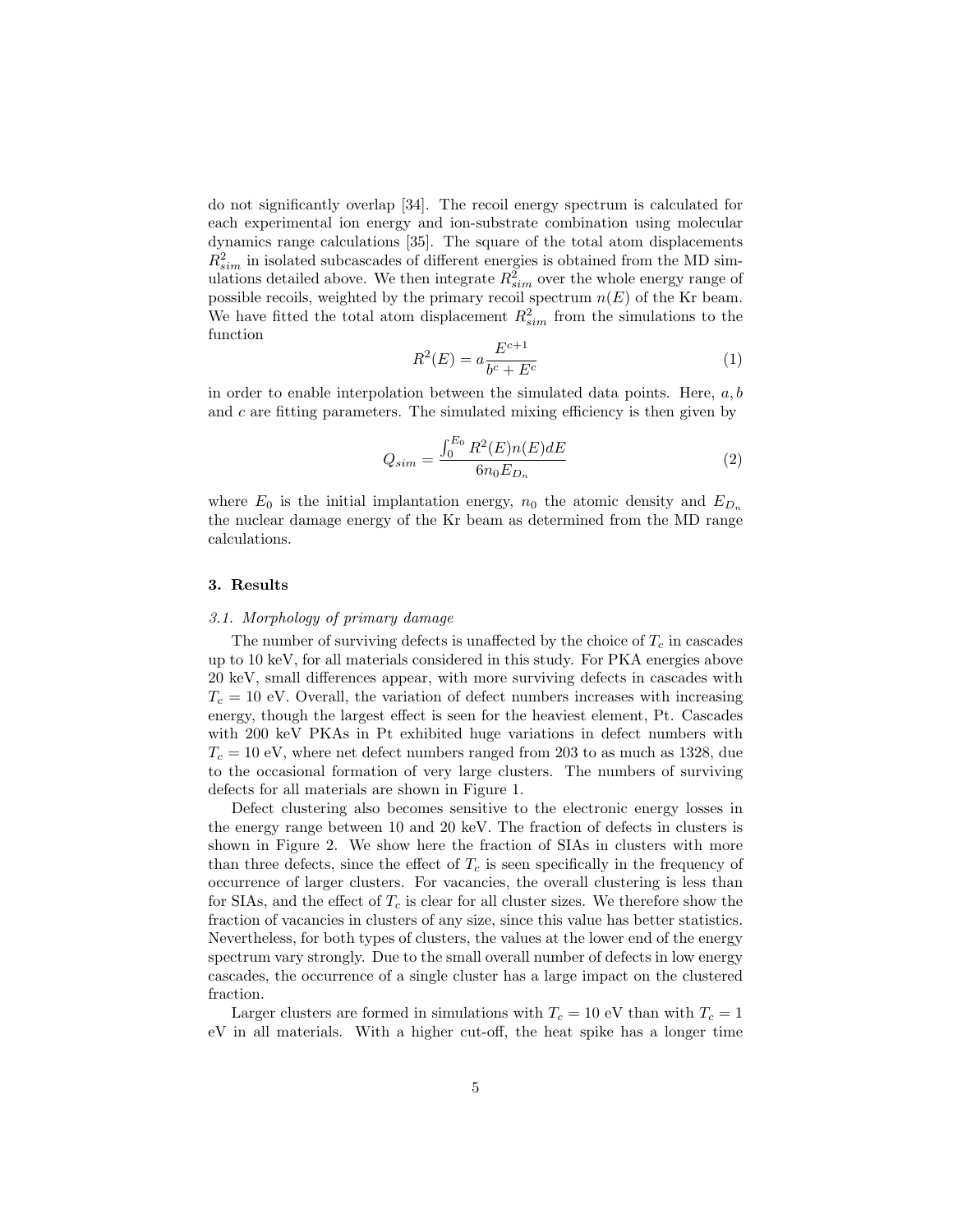

Figure 1: (Color online) Numbers of surviving defects from simulations with different  $T_c$ .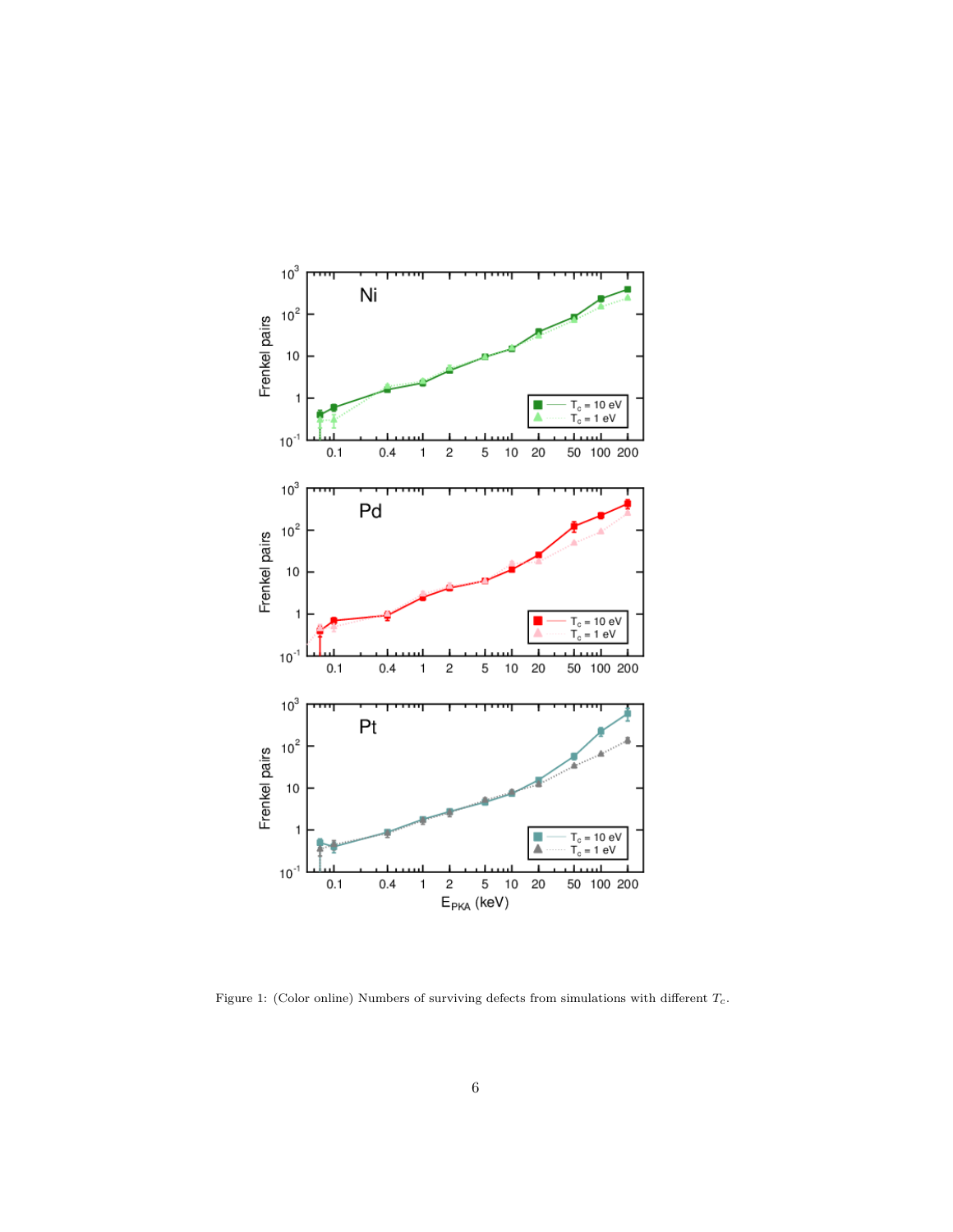

Figure 2: (Color online) The fraction of SIAs found in clusters larger than three, and the fraction of clustered vacancies (cluster size  $\geq$  2), from simulations with different  $T_c$ .

to thermalize before recrystallizing, providing more time for SIA clusters to nucleate in the high density region surrounding the liquid core. The slower recrystallization also allows vacancies to move towards the core before becoming frozen in the crystal [36], resulting in a larger fraction of both types of defects in clusters. A compact liquid region thus enhances the formation of larger clusters, since it takes longer to cool due to the smaller surface to volume ratio. The largest clusters will therefore begin to form at energies just below the point of subcascade break-up. The effect of the subcascade threshold between 20 and 50 keV in Ni is seen in the levelling out of the clustered fraction of interstitials. For the heavier Pt, on the other hand, many cascades are unbroken even at 200 keV, and correspondingly the clustered fraction exhibits a steady rise over the whole energy interval studied here.

Comparing the cumulative electronic energy losses in 200 keV cascades in Ni and Pt (Fig. 3), we see that the effect of a lower  $S_e$  cut-off is more pronounced in the heavier element Pt. Energy losses reach a maximum earlier in Ni than in Pt for both values of  $T_c$ , indicating that energetic recoils survive for longer in the denser heat spikes in Pt. The difference is especially clear when  $T_c = 1$  eV, where the electronic energy losses accumulate in Pt for a full 10 ps.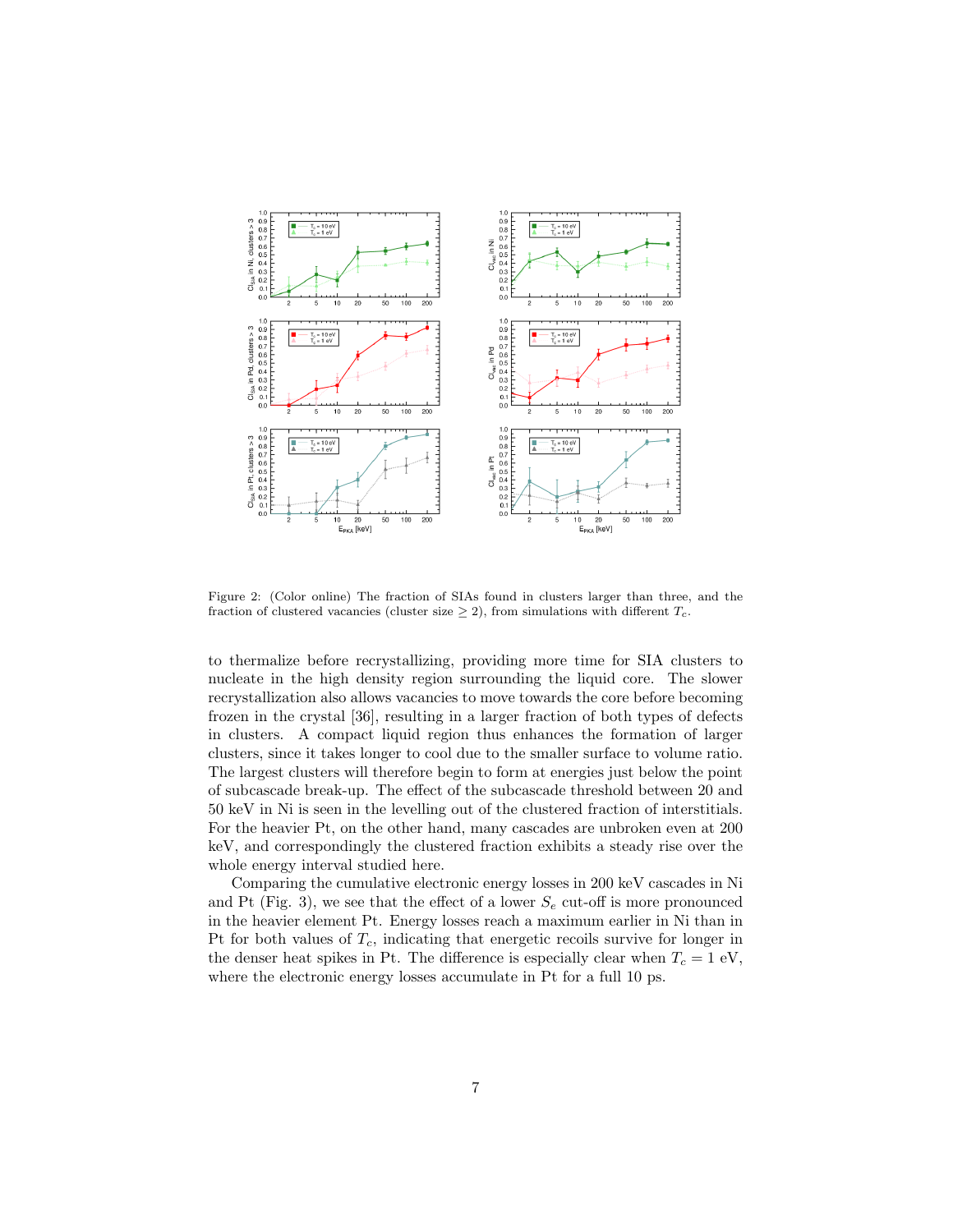

Figure 3: (Color online) The cumulative energy lost to electronic stopping in cascades with different  $T_c$ . Energy losses in Pd are qualitatively similar and lie between Ni and Pt; these are not included, in the interest of clarity.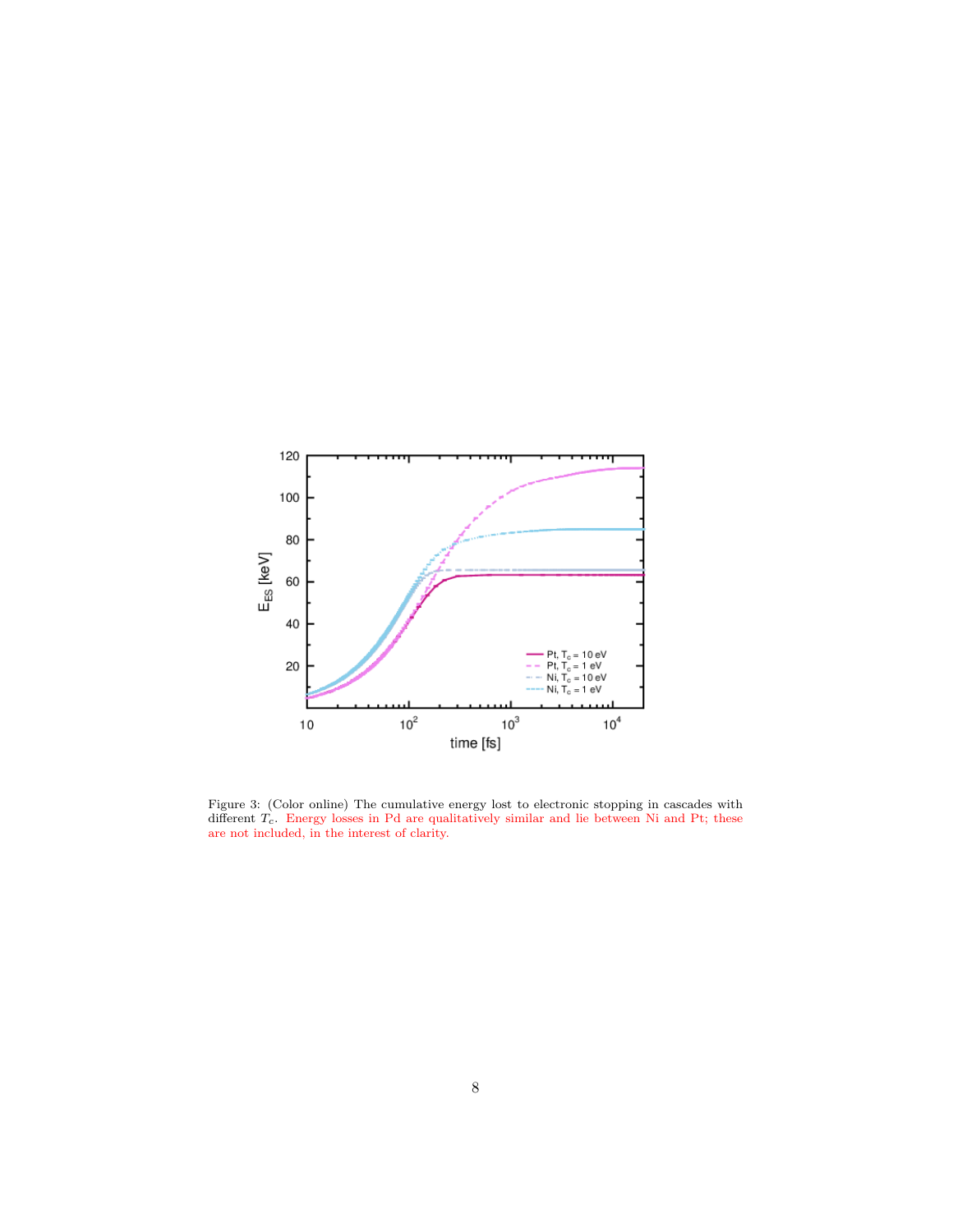# 3.2. Mixing efficiency

The recoil spectrum in all elements is dominated by low energy recoils (Fig. 4). Despite this, the main contribution to  $Q_{sim}$  comes from the high energy recoils, due to the fact that the total atomic displacement  $R^2$  can increase by almost two orders of magnitude for one order of magnitude increase in the PKA energy (Fig. 5).

A good fit of the function in Eq. 1 to the lower energy simulation data was obtained with an exponent  $c = 0.5$ . However, because of the importance of the high-energy end of the spectrum, different exponents were tried in order to improve the fit to the high-energy cascades. In some cases good fits were obtained with different values of the exponent, ranging between 0.3 and 0.7. The variation of  $Q_{sim}$  predicted with the different curves is reflected in the uncertainty of the reported value. In particular, because of the large variation in 200 keV Pt cascades, the predicted total atomic displacement from five cascades has a relatively large uncertainty, and as a result also the fit to Eq. 1 and the calculated mixing efficiency has a large uncertainty.

Experimental and simulated mixing efficiencies are given in Table 1. The simulated mixing efficiency shows a large dependence on the  $T_c$  parameter. The effect in Ni is the smallest, probably due to the lower subcascade threshold for the lighter Ni, which restricts the size and thus the duration of the melt. For Ni,  $Q_{sim}$  agrees very well with experiment when  $T_c = 10$  eV, while for Pd and Pt the higher threshold results in an overprediction of the efficiency. However, in simulations with  $T_c = 1$  eV,  $Q_{sim}$  is clearly too low in all three materials. Figure 5 shows the impact of the choice of  $T_c$  on the calculation of  $Q_{sim}$  for 1 MeV Kr in Pt.

This indicates that although 1 eV was recommended as the cut-off value in Ref. [19] based on TDDFT calculations of a hypothetical one-electron metal, this calculation is not necessarily relevant to real metals. Furthermore, due to computational limitations, the study only extended up to PKA energies of 1 keV, and does not therefore give a description of the heat spike regime. While excessive cooling of the heat spike resulting from a low value of  $T_c$  strongly inhibits clustering, only negligible effects are seen on the primary defect population for a wide range of higher  $T_c$  values [26]. Thus, despite the overprediction of Q in some cases, a value of  $T_c \approx 10$  eV is recomended for the  $S_e$  cut-off in high energy cascades, to avoid too rapid quenching of the heat spike.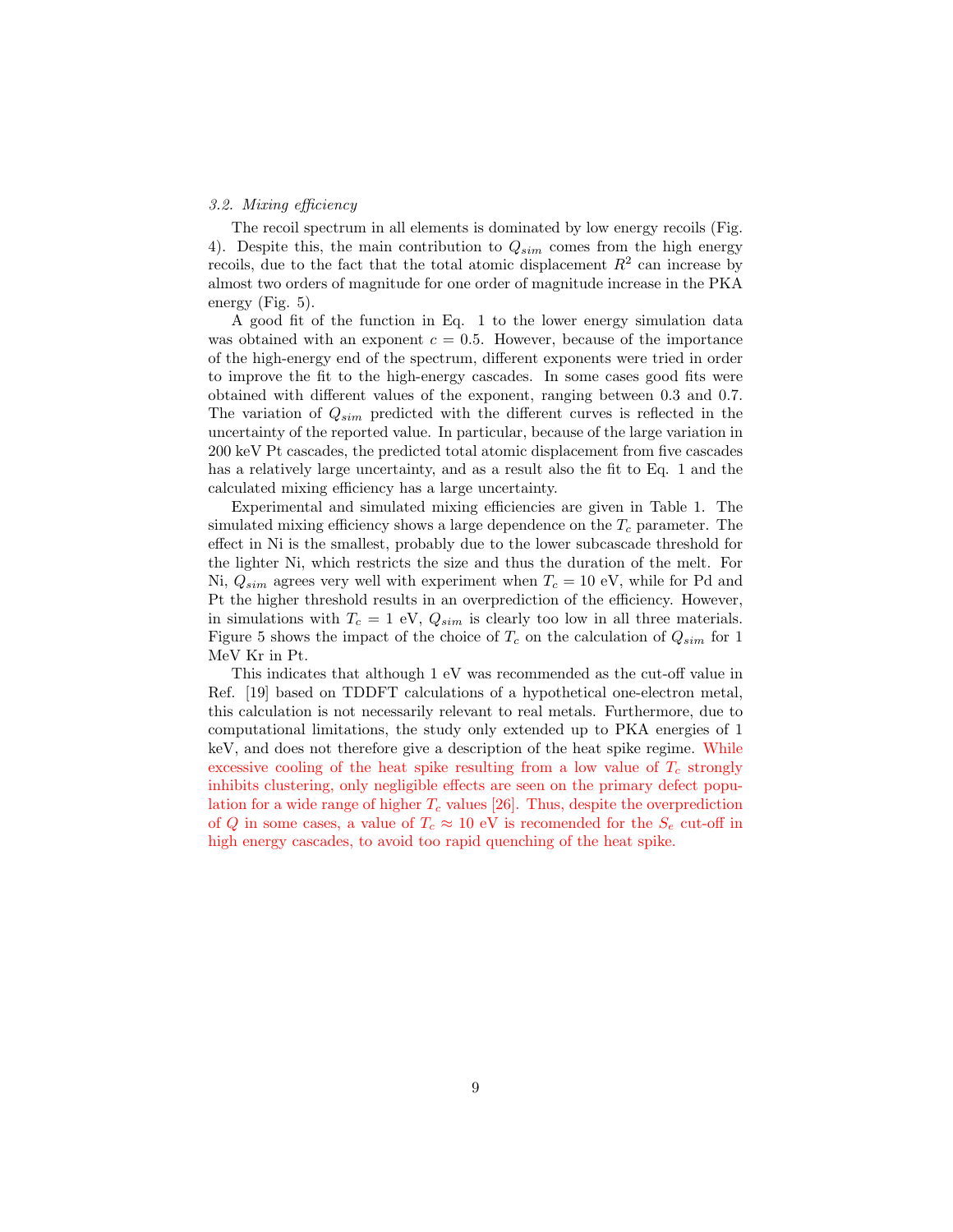

Figure 4: (Color online) The simulated recoil spectra for the experimental ion energies compared to in this work.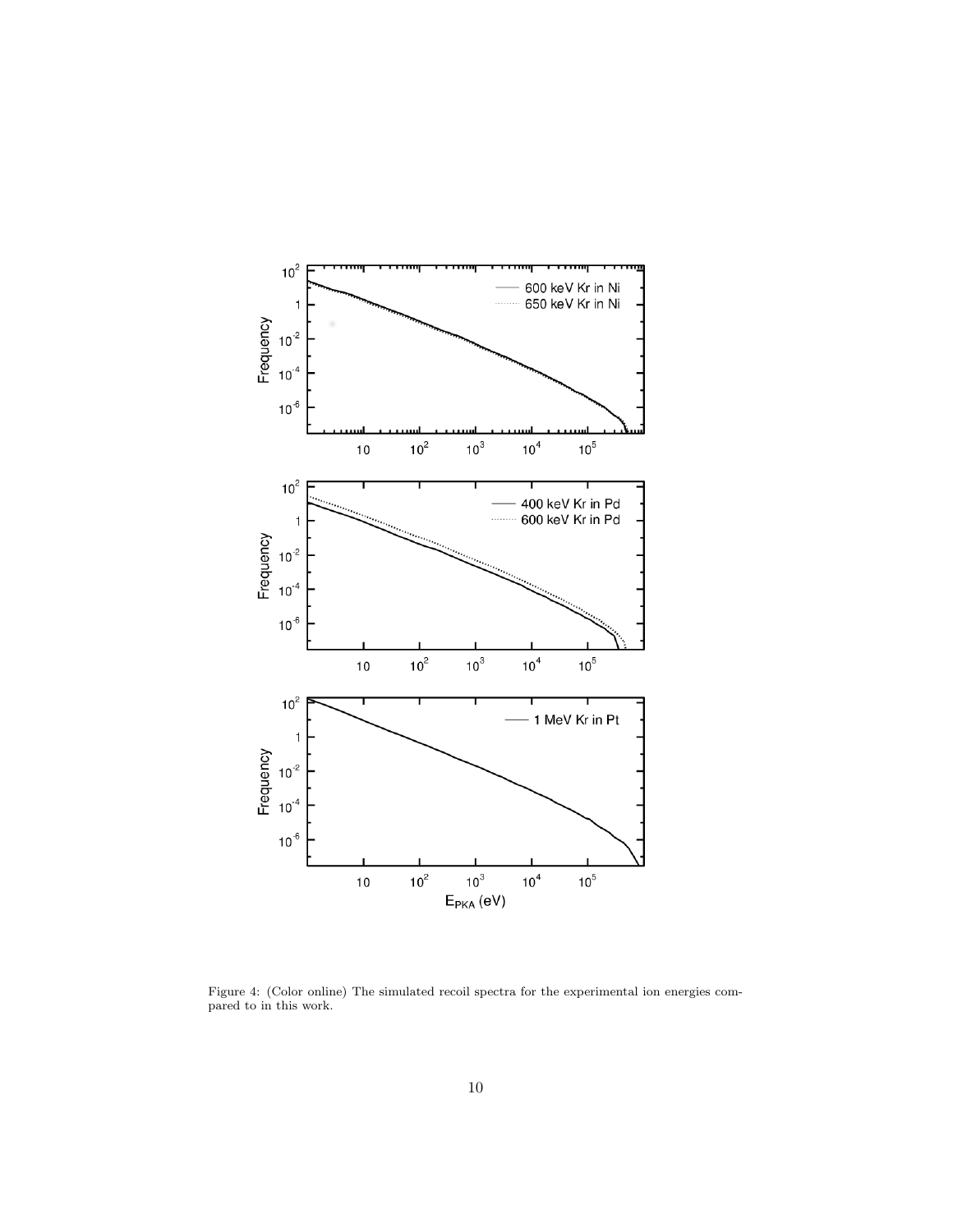

Figure 5: (Color online) The square of the total atom displacement from simulations in Pt with different  $T_c$ , and the function from Eq. 1 fitted to the data. The plot also shows the resulting integrated mixing efficiency for 1 MeV Kr in Pt.

| Material       | Beam                     | $Q_{sim}$ $(\text{A}^5/\text{eV})$ | $Q_{sim}$ $(\text{A}^5/\text{eV})$ | $Q_{exp}$ $(\text{A}^5/\text{eV})$ |
|----------------|--------------------------|------------------------------------|------------------------------------|------------------------------------|
|                |                          | $T_c = 1$ eV                       | $T_c = 10$ eV                      |                                    |
| Ni             | $600 \text{ keV Kr}$     | $2.9 \pm 0.1$                      | $4.7 \pm 0.1$                      | $4.8 \pm 0.5^a$                    |
| Ni             | $650~{\rm keV~Kr}$       | $3.1 \pm 0.2$                      | $5.1 \pm 0.1$                      | $5.0 \pm 0.7^b$                    |
| P <sub>d</sub> | $600 \text{ keV Kr}$     | $6.2 \pm 0.2$                      | $14 \pm 1$                         | $8.4 \pm 0.8^a$                    |
| P <sub>d</sub> | $400 \; \mathrm{keV}$ Kr | $6.1 \pm 0.2$                      | $13.7 \pm 0.5$                     | $9 \pm 1^c$                        |
| Pt             | 1 MeV Kr                 | $6.1 \pm 0.3$                      | $20 \pm 3$                         | $14+2^b$                           |

Table 1: Simulated and experimental values for the mixing efficiency  $Q$ . <sup>a</sup> Ref. [24]  $\frac{b}{r}$  Ref. [23]  $c$  Ref. [34]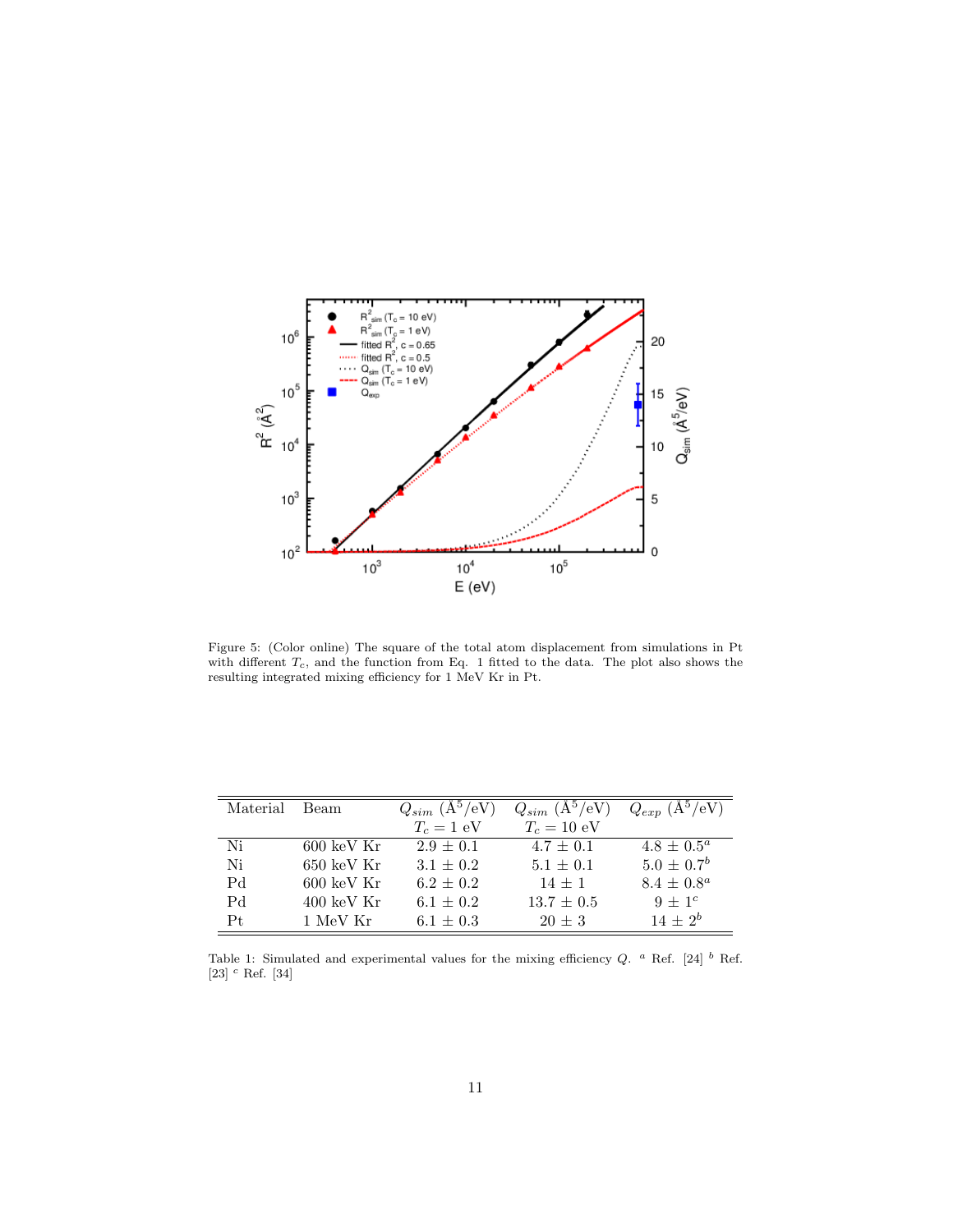## 4. Discussion and conclusions

Many cascade simulations reported in the literature have been performed without including  $S_e$  or other electronic effects. The results of these simulations are related to actual radiation damage through the concept of damage energy, which is the initial energy of the PKA minus the amount of energy lost in inelastic collisions with electrons. When  $S_e$  is not included, the initial PKA energy is effectively equal to the damage energy. In order to relate these simulations to experimental results, the actual recoil energy can be calculated [3], e.g. using an approximation to Lindhard's theory (LSS) which is the basis for the NRT standard [37] for estimating the level of experimental nuclear energy deposition. Alternatively, a convenient measure for simulated radiation damage is the efficiency with respect to the NRT prediction. The NRT formula, which itself is a function of the damage energy, gives the number of displaced atoms  $N_{NRT}$  as  $N_{NRT} = 0.8E_{dam}/2E_d$ , where  $E_{dam}$  is the damage energy and  $E_d$  is the material specific threshold displacement energy. Thus any comparison to experiment hinges critically on the amount of damage energy in a cascade.

However, there are several issues which make use of the damage energy in this way uncertain. Firstly, there is an inconsistency between the damage energy calculated by the LSS method, and the defect number production according to the NRT equation. As Robinson [38] points out, since atoms below 2  $E_d$  do not contribute to the damage production, the electronic energy losses which stem from such atoms should not be subtracted from the total damage energy used in the NRT equation. Secondly, Lindhard's theory is based on an analysis of cross sections and energy transfer in energetic binary collisions, and is not valid at thermal energies. In addition, when energetic recoils become encompassed in the underdense and highly exited region of a thermal spike, this picture may cease to be valid already in the energy range considered here for  $T_c$ . Finally, in simulations where the electronic energy losses are taken into account, the damage energy is directly given from the simulation. However, it then depends crucially on the  $S_e$  cut-off, and can vary considerably for different  $T_c$ .

Figure 6 shows the damage energy from MD simulations in Pt, Pd and Ni with different  $T_c$ , and for comparison, the damage energy as calculated with the approximation to Lindhard's theory given in Ref. [37]. For Pt and Pd, the calculated damage energy agrees closely with that obtained using  $T_c = 10$ eV, while for Ni the situation is more complicated, with good agreement at lower energies using  $T_c = 10$  eV, while for the higher energies considered in this study, the calculated value approaches that obtained using  $T_c = 1$  eV. The difference in damage energy obtained from simulations with different  $T_c$ is especially pronounced in Pt, due to its higher mass, and thus denser heat spike and more dominant liquid phase. In general, the heavier the element (and consequently the more massive the heat spikes), the better agreement is with LSS when  $T_c = 10$  eV. For all elements, the amount of energy lost to the electrons when  $T_c = 1$  eV exceeds that given by LSS.

In the absence of a direct treatment of electrons, we seek a solution to calculating energy losses which indirectly accounts for the possible heating of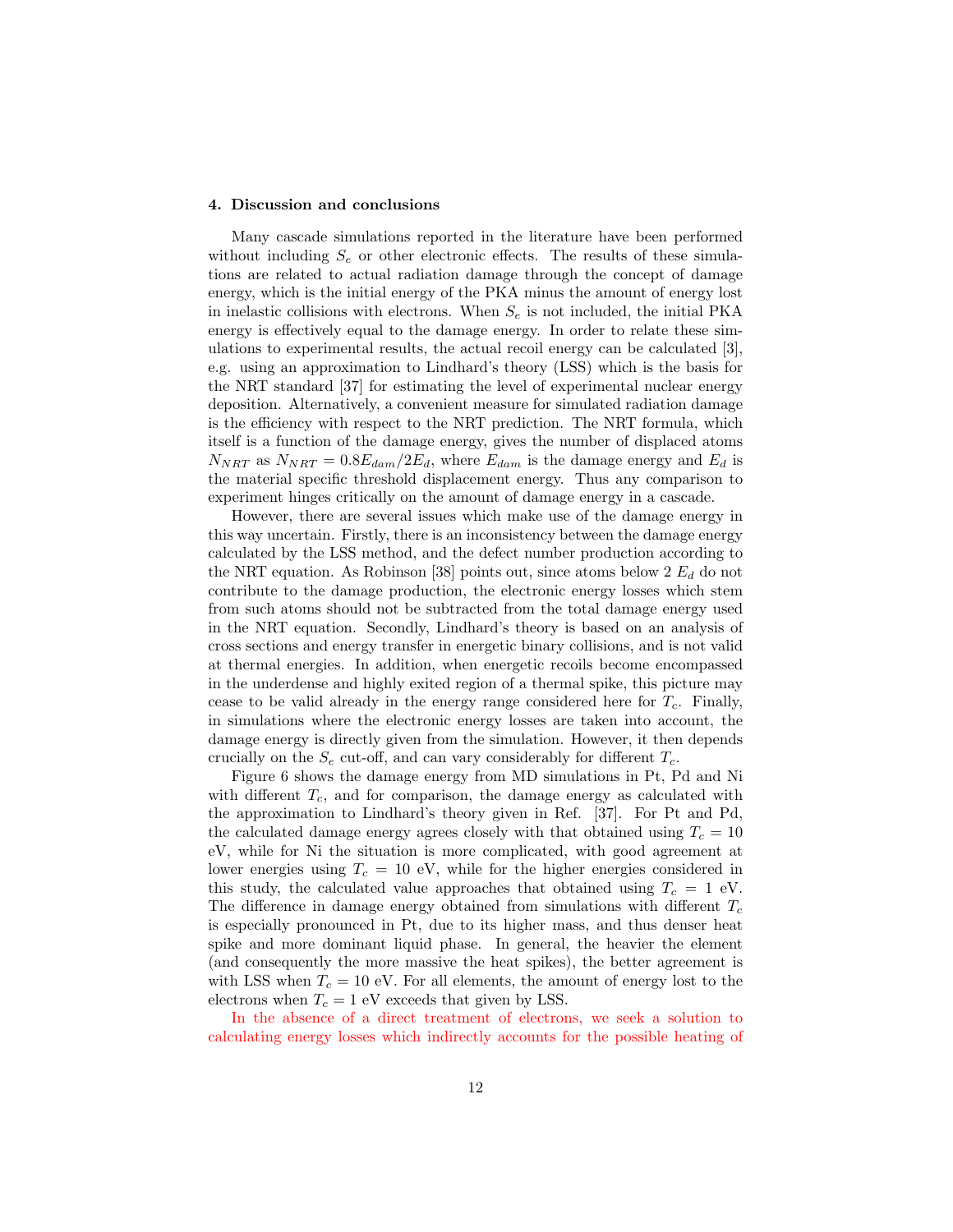the ionic system by the excited electronic system. Since the LSS calculation only considers energy transfer from ions to electrons, this should give an approximate upper bound to the total energy which is dissipated from the cascade area by the electronic system. Since heating of the ionic system by the electrons, if it occurs, can be expected to mainly affect the duration of the heat spike, we reach the same end result by restricting the amount of energy lost to electronic stopping. Furthermore, adjusting the value of  $T_c$  leaves the initial energy losses during the ballistic phase of the cascade untouched (Fig. 3), since at that point only high energy recoils exist. Only energy losses during the thermal phase of the cascade are thus affected, at precisely the time when the electronic system has acquired energy from the ballistic recoils and may transfer some of that energy back to the ions.

The defect production efficiency  $\xi$  for Pt and Ni is shown in Fig. 7. It is given by the ratio of the MD predicted number of Frenkel pairs  $N_{FP}$  over the NRT predicted defect numbers  $N_{NRT}$ , with  $E_{dam}$  determined from the simulations. Below 20 keV  $\xi$  turns out to be almost independent of  $T_c$ , despite the large difference in energy losses. Although  $\xi$  is only a small fraction due to the in-cascade recombination, this shows that the dependence of defect numbers on total available damage energy is rather robust. The efficiency is marginally higher at intermediate energies when  $T_c = 1$  eV, since the single defects produced during the ballistic phase of the cascade have less time to recombine during the rapid cooling of the heat spike. On the other hand, for the highest energy cascades in Pt, when  $T_c = 10$  eV and the heat spike is allowed to thermalize for a longer period, very large clusters are formed. The most massive, spherical 200 keV cascade produced four large interstitial clusters with up to 500 single SIAs, and a central vacancy cluster with 1300 single vacancies. The huge SIA clusters bind the defects, thus inhibiting their athermal recombination. This causes a marked rise in the efficiency not seen for the lighter elements Ni and Pd, nor when the rate of cooling of the heat spike is faster, with  $T_c = 1$ eV. Since the level of defect clustering is of interest for predictions of long term radiation damage, a more detailed treatment of the energy transfer processes during the thermal phase of high energy cascades is needed.

In conclusion, we have studied the effect of electronic energy losses in simulated collision cascades in three fcc metals of varying atomic mass, Ni, Pd and Pt, using different values for the  $S_e$  cut-off  $T_c$ . Whereas the choice of  $T_c$  has little effect in simulations with PKA energies below 20 keV, the effect on the morphology of the surviving defects in higher energy cascades is substantial. Comparison of the simulated mixing efficiency to IBM experiments shows good agreement for Ni with  $T_c = 10$  eV, while for Pd and Pt, Q is somewhat overestimated. However, for all three materials, Q is underestimated in simulations with  $T_c = 1$  eV, clearly indicate that the quenching of the heat spike in the high energy cascades is too rapid. Thus a value of  $T_c \approx 10 \text{ eV}$  is recommended. The total energy losses to electrons also exceeds the LSS prediction in high energy cascades when  $T_c = 1$  eV.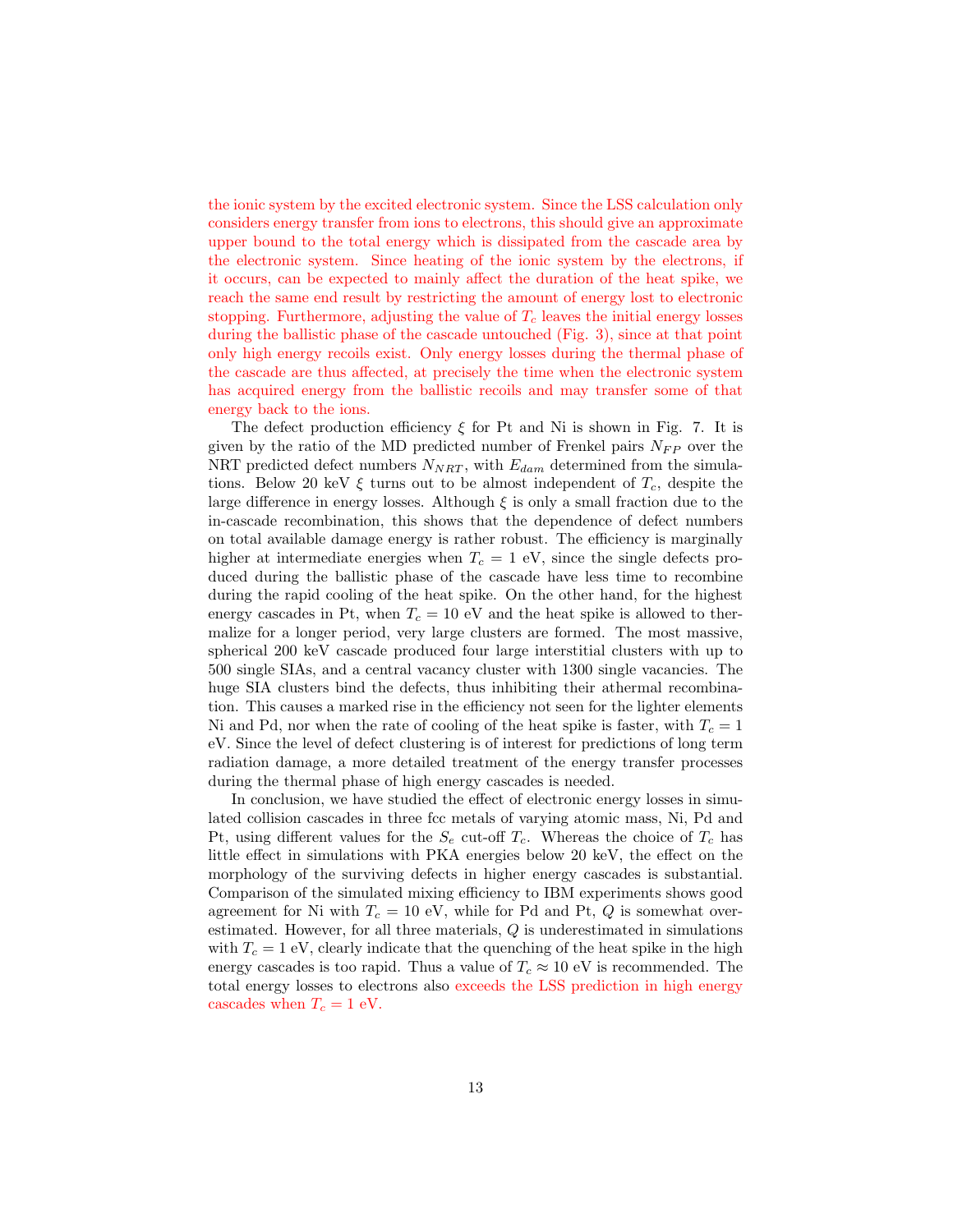

Figure 6: (Color online) The damage energy as derived from simulation, with different  $T_c$ , compared to the damage energy as calculated with the approximation to Lindhard's theory described in Ref. [37].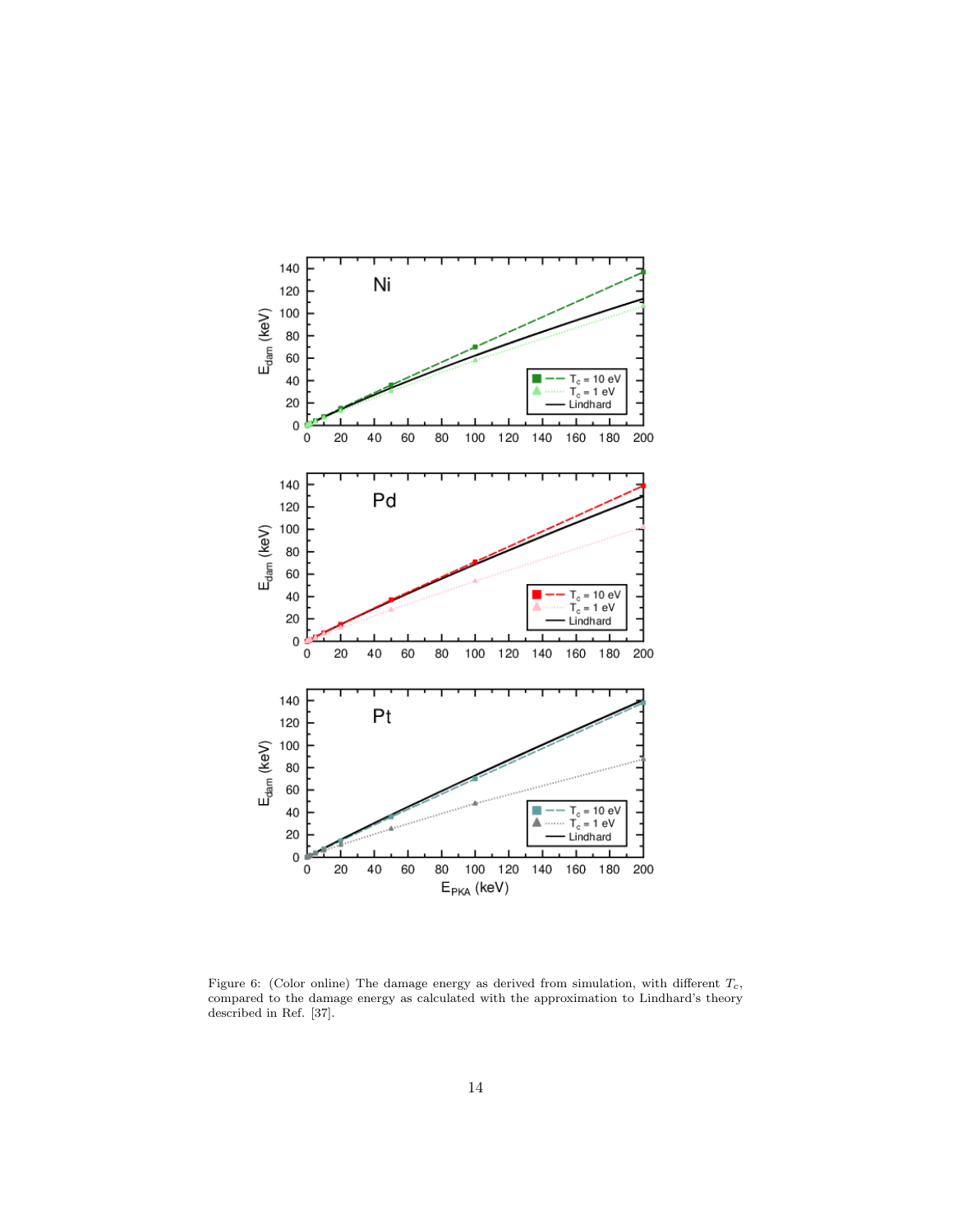

Figure 7: (Color online) The NRT efficiency for cascades in Pt and Ni, given by the ratio of the MD predicted number of Frenkel pairs  $N_{FP}$  over the NRT predicted defect numbers  $N_{NRT}$ , from simulations with different  $T_c$ . The efficiency for Pd lies in the same range as for Ni; it is not included, in the interest of clarity.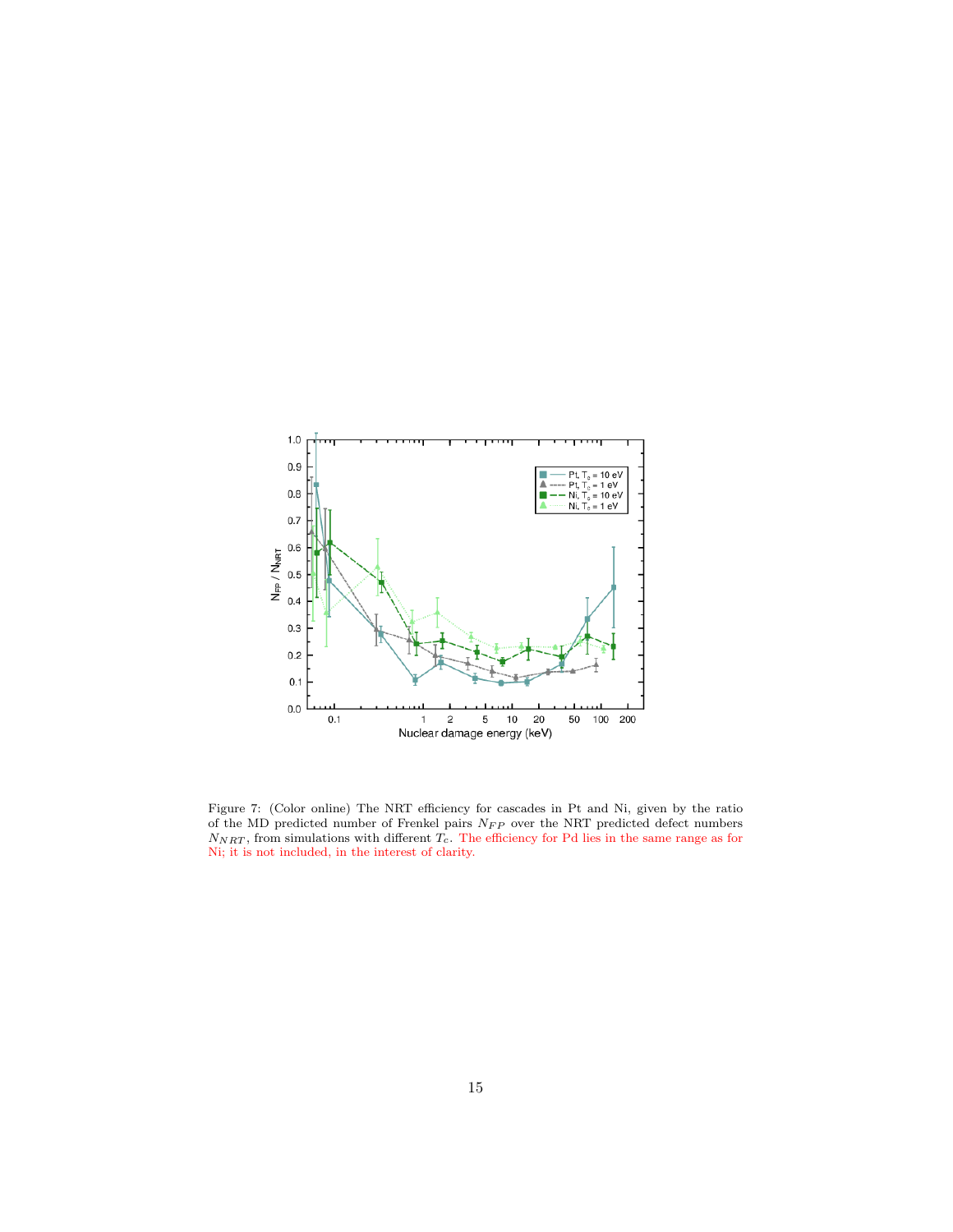# Acknowledgements

This project has received funding from Tekes – Finnish Funding Agency for Technology and Innovation – and the European Union's Horizon 2020 research and innovation programme. The views and opinions expressed herein do not necessarily reflect those of the European Commission. AS also thanks Kulturfonden for a grant partially funding this work. Grants of computer time from the Centre for Scientific Computing in Espoo, Finland, are gratefully acknowledged.

- [1] J. B. Gibson, A. N. Goland, M. Milgram, G. H. Vineyard, Phys. Rev. 120 (1960) 1229–1253.
- [2] E. Zarkadoula, S. L. Daraszewicz, D. M. Duffy, M. A. Seaton, I. T. Todorov, K. Nordlund, M. T. Dove, K. Trachenko, Journal of Physics: Condensed Matter 25 (2013) 125402.
- [3] R. Stoller, in: R. J. Konings (Ed.), Comprehensive Nuclear Materials, Elsevier, Oxford, 2012, pp. 293 – 332.
- [4] M. Gilbert, S. Dudarev, S. Zheng, L. Packer, J.-C. Sublet, Nuclear Fusion 52 (2012) 083019.
- [5] C. Björkas, K. Nordlund, M. J. Caturla, Phys. Rev. B 85 (2012) 024105.
- [6] C. Becquart, C. Domain, L. Malerba, M. Hou, Nuclear Instruments and Methods in Physics Research Section B: Beam Interactions with Materials and Atoms 228 (2005) 181 – 186. Proceedings of the Seventh International Conference on Computer Simulation of Radiation Effects in Solids.
- [7] C. Becquart, A. Souidi, C. Domain, M. Hou, L. Malerba, R. Stoller, Journal of Nuclear Materials 351 (2006) 39 – 46. Proceedings of the Symposium on Microstructural Processes in Irradiated Materials.
- [8] D. Mason, X. Yi, M. Kirk, S. Dudarev, ArXiv e-prints (2014).
- [9] R. S. Averback, T. Diaz de la Rubia, in: H. Ehrenfest, F. Spaepen (Eds.), Solid State Physics, volume 51, Academic Press, New York, 1998, pp. 281– 402.
- [10] J. F. Ziegler, SRIM-2008.04 software package, available online at http://www.srim.org., 2008.
- [11] I. Lifshits, M. Kaganov, L. Tanatarov, Journal of Nuclear Energy. Part A. Reactor Science 12 (1960) 69 – 78.
- [12] C. P. Flynn, R. S. Averback, Phys. Rev. B 38 (1988) 7118–7120.
- [13] Z. Lin, L. V. Zhigilei, V. Celli, Phys. Rev. B 77 (2008) 075133.
- [14] T. D. de la Rubia, R. S. Averback, R. Benedek, W. E. King, Phys. Rev. Lett. 59 (1987) 1930–1933.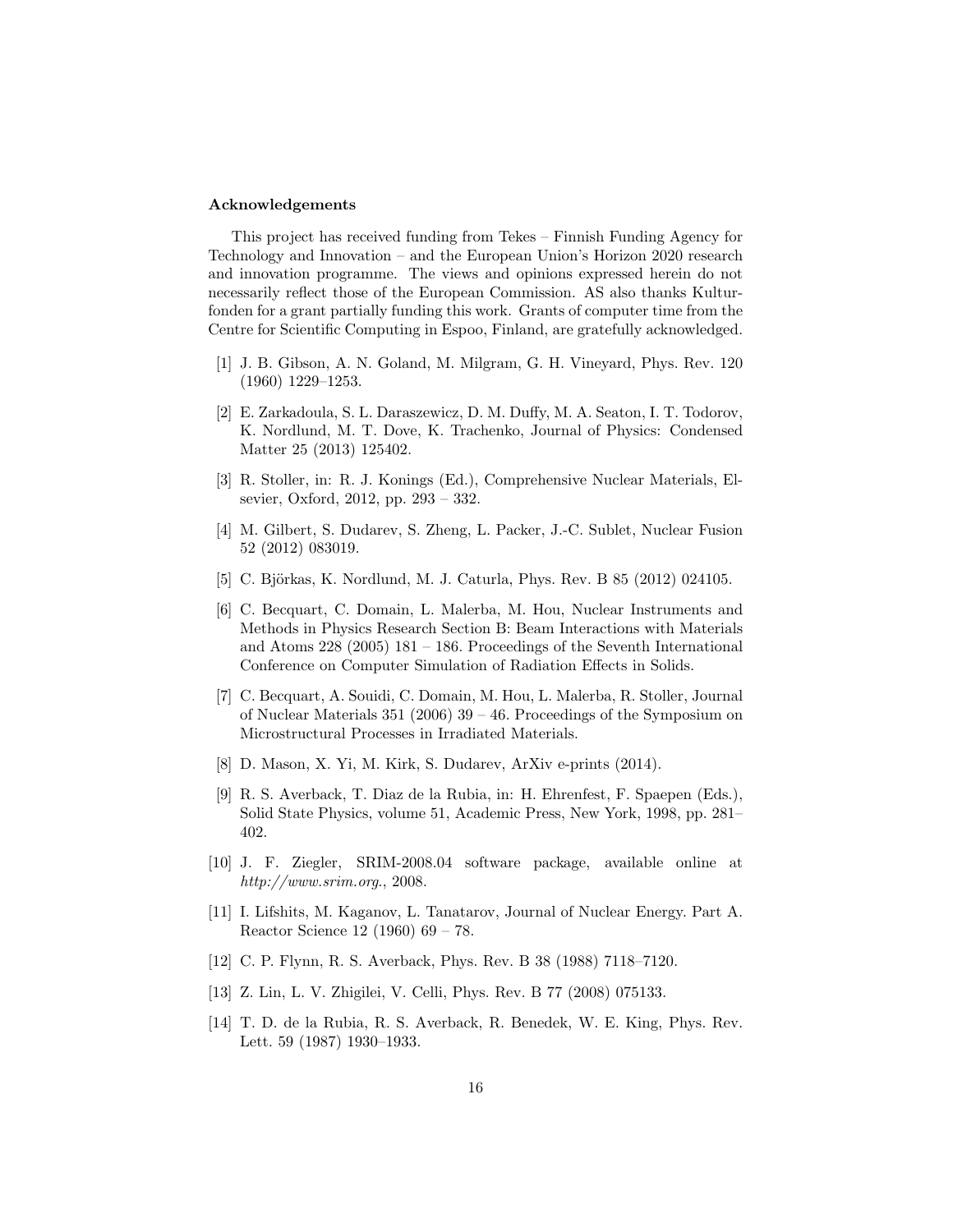- [15] M. Ridgway, T. Bierschenk, R. G. , B. Afra, M. D. Rodriguez, L. Araujo, A. P. Byrne, N. Kirby, O. H. Pakarinen, F. Djurabekova, K. Nordlund, M. Schleberger, O. Osmani, N. Medvedev, B. Rethfeld, W. Wesch, P. Kluth, Phys. Rev. Lett. 110 (2013) 245502.
- [16] J. E. Valdés, C. Parra, J. Díaz-Valdés, C. D. Denton, C. Agurto, F. Ortega, N. R. Arista, P. Vargas, Phys. Rev. A 68 (2003) 064901.
- [17] S. N. Markin, D. Primetzhofer, P. Bauer, Phys. Rev. Lett. 103 (2009) 113201.
- [18] J. M. Pruneda, D. S´anchez-Portal, A. Arnau, J. I. Juaristi, E. Artacho, Phys. Rev. Lett. 99 (2007) 235501.
- [19] J. le Page, D. R. Mason, C. P. Race, W. M. C. Foulkes, New Journal of Physics 11 (2009) 013004.
- [20] C. Björkas, K. Nordlund, Nuclear Instruments and Methods in Physics Research Section B: Beam Interactions with Materials and Atoms 267 (2009) 1830 – 1836.
- [21] D. M. Duffy, A. M. Rutherford, Journal of Physics: Condensed Matter 19 (2007) 016207.
- [22] K. Nordlund, M. Ghaly, R. S. Averback, M. Caturla, T. Diaz de la Rubia, J. Tarus, Phys. Rev. B 57 (1998) 7556–7570.
- [23] S.-J. Kim, M.-A. Nicolet, R. S. Averback, D. Peak, Phys. Rev. B 37 (1988) 38–49.
- [24] K. Nordlund, L. Wei, Y. Zhong, R. S. Averback, Phys. Rev. B 57 (1998) R13965–R13968.
- [25] A. E. Sand, S. L. Dudarev, K. Nordlund, EPL 103 (2013) 46003.
- [26] A.E. Sand, K. Nordlund, S.L. Dudarev, Journal of Nuclear Materials 455  $(2014)$  207 – 211.
- [27] K. Nordlund, parcas computer code. The main principles of the molecular dynamics algorithms are presented in [39, 40]. The adaptive time step is the same as in [35], 2006.
- [28] H. Berendsen, J. Postma, W. van Gunsteren, A. DiNola, J. Haak, The Journal of Chemical Physics 81 (1984) 3684–3690.
- [29] K. Nordlund, M. Ghaly, R. S. Averback, J. Appl. Phys. 83 (1998) 1238– 1246.
- [30] J. F. Ziegler, U. Littmark, J. P. Biersack, The stopping and range of ions in solids / J.F. Ziegler, J.P. Biersack, U. Littmark, Pergamon New York, 1985.